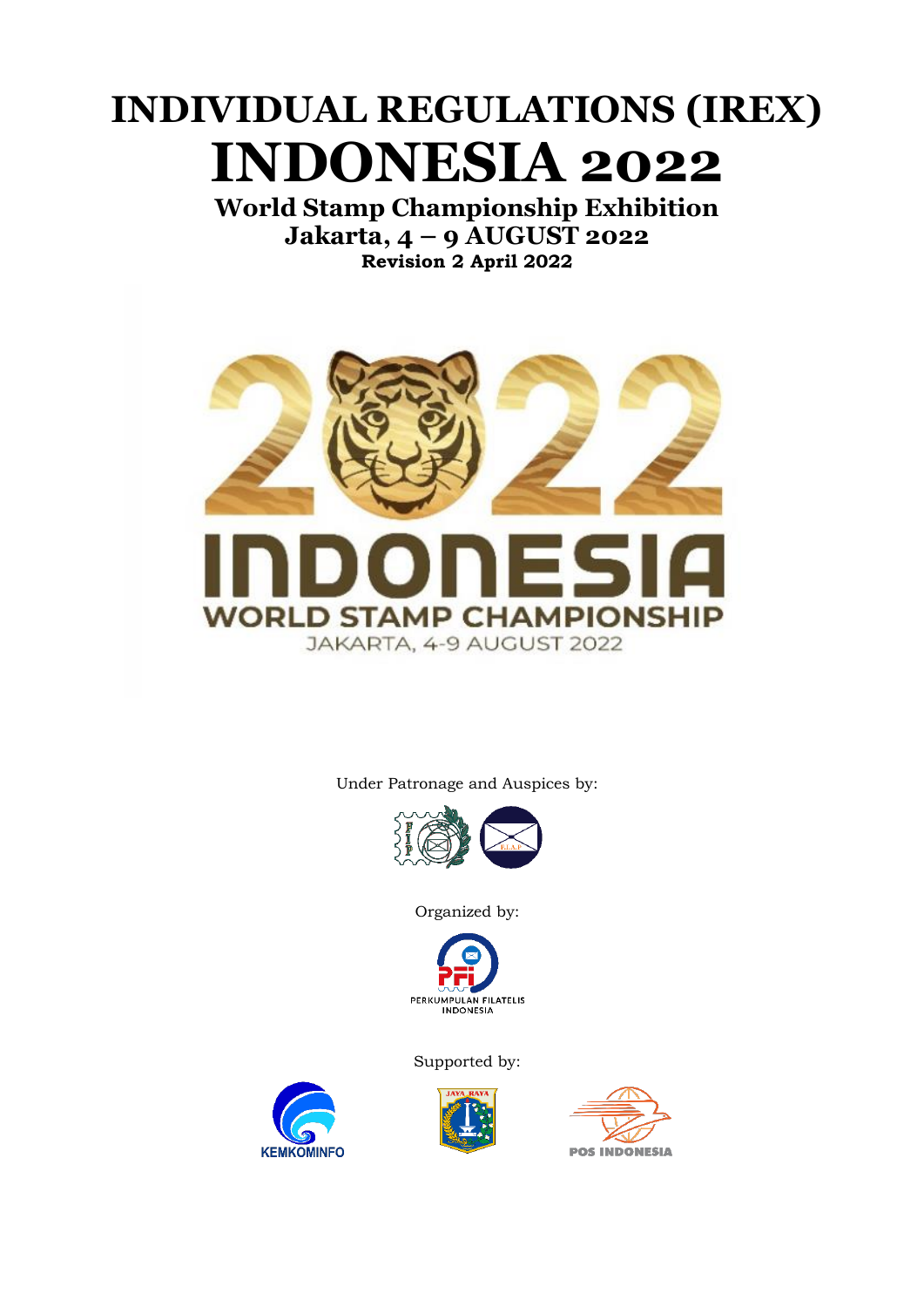#### **Article 1: Purpose**

- 1.1 INDONESIA 2022 Specialized World Stamp Championship Exhibition (Herein after referred to as "INDONESIA 2022") shall be held for the following purposes:
	- a. To celebrate the 100th Anniversary of Indonesian Philatelists Association (IPA)
	- b. To celebrate the 77th Anniversary of Indonesian Independence day.
	- c. To promote friendly relations and maintain close co-operation amongst the philatelists and stamp collectors throughout the world.
	- d. To promote philately and stamp collecting at the highest international level.
	- e. To improve and develop Indonesian philatelic culture by providing Indonesian philatelists and stamp collectors with opportunities for international creative activities.

#### **Article 2: Organization, Venue and Date**

- 2.1 INDONESIA 2022 is organized by the **Indonesian Philatelists Association** with full support of Ministry of Telecommunications and Informatics, the House of Representatives of the Republic of Indonesia (DPR/MPR RI), the Government Province of DKI Jakarta and Indonesian Post (Pos Indonesia) in accordance to FIP (Federation Internationale de Philatelie) General Regulations for Exhibitions. INDONESIA 2022 is managed and run by an Organizing Committee (OC).
- 2.2 The Exhibition will be held at the Jakarta International EXPO Kemayoran, Jakarta, Indonesia (Subject to inspection by FIP Consultant, the venue may be changed)
- 2.3 The Exhibition will open on August 4, 2022 and close August 9, 2022.

#### **Article 3: Patronage, Auspices and Applicable Regulations**

- 3.1 INDONESIA 2022 is a "**World Stamp Championship**" Exhibition which was officially granted Patronage by the Federation Internationale de Philatelie (FIP) 75th FIP Congress in Bangkok on 2 December 2018.
- 3.2 INDONESIA 2022 will also be held under the Auspices of the Federation of Inter-Asia Philately (FIAP).
- 3.3 The following regulation shall be generally applicable to INDONESIA 2022
	- a. The General Regulations of the FIP for Exhibition (GREX).
	- b. The General Regulations of the FIP for the Evaluation of competitive Exhibits at FIP Exhibition (GREV).
	- c. The Special Regulations for the Evaluation of Exhibits at FIP Exhibitions (SREVs).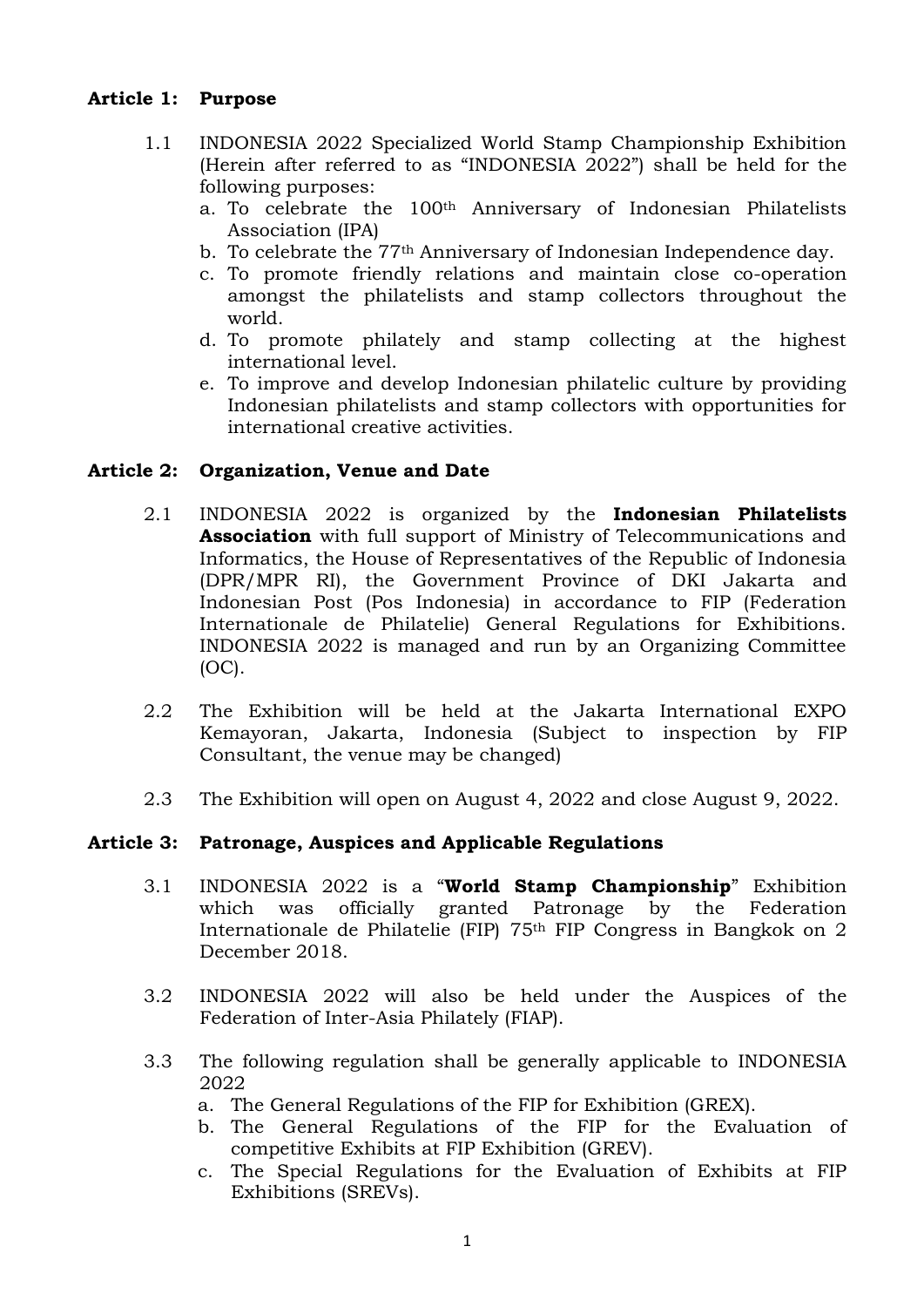- d. Individual Regulations of INDONESIA 2022 (IREX), (GREX Article 3.10)
- e. Where these Regulations deviate from GREX, GREV, SREVs, the IREX shall apply.

#### **Article 4: Conditions of Participation**

- 4.1 Competitive Exhibits Classes: Exhibitors from Federation Internationale de Philatelie (FIP) member federations and Federation Inter-Asian Philately (FIAP) member federations who are not FIP members thereof shall be eligible for participating at INDONESIA 2022.
- 4.2 Non-Competitive Classes: Entries in non-competitive classes (including Court of Honour) shall be by special invitation at the discretion of the Organizing Committee.

#### **Article 5: Exhibition Classes**

- 5.1 Non-Competitive Exhibits (By Invitation) A. Court of Honour B. Other Non-Competitive
- 5.2 Competitive Exhibits Classes

### Class 1: World Stamp Championship Class

- For exhibits that have been awarded:
- a) At least one FIP Large Gold medals at an FIP exhibitions with patronage, or auspices of FIP
- b) FIP Grand Prix (Grand Prix National, Grand Prix International, Grand Prix d'Honneur or Grand Prix d'Exposition)

**Neither** the 10-year time frame restriction stated in GREX Article 9.1 nor GREX Article 9.5 applies here:

(GREX Article 9.1: Participation in the FIP Championship Class is restricted to exhibits which have received 3 Large Gold medals in World Exhibitions in three separate years during a 10 year span, starting January 1st of the year after receipt of the 3rd Large Gold Medal.

GREX Article 9.5: On receiving the Grand Prix d'Honneur in the FIP Championship Class, or having completed eligibility under Article 9.3, an exhibit may only be shown out of competition by the same owner.)

- Class 2: Traditional Philately A) National Class B) Asia, Oceania and Africa
	- C) Europe
	- D) America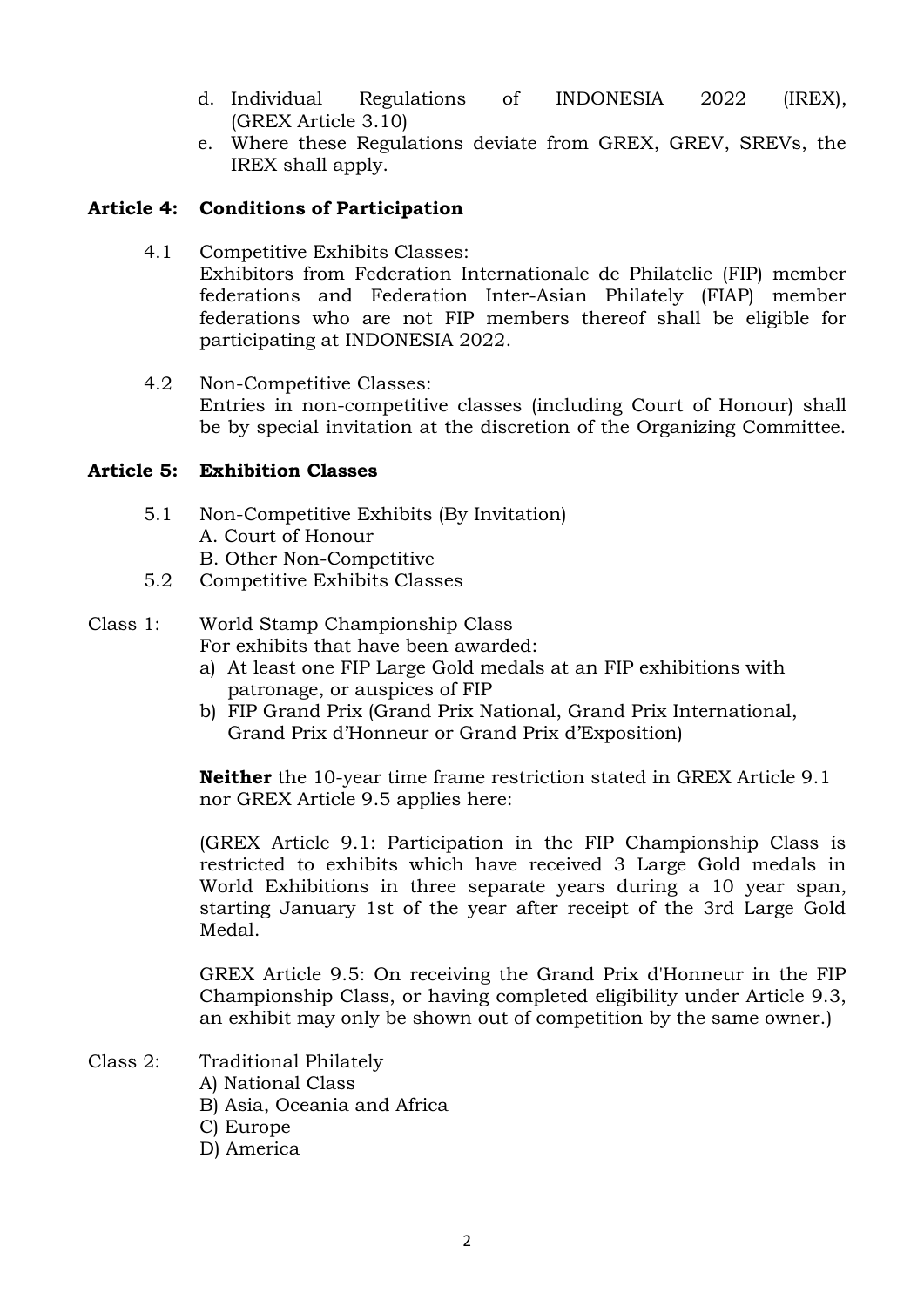- Class 3: Postal History A) National Class B) Asia, Oceania and Africa C) Europe D) America
- Class 4: Postal Stationery
- Class 5: Aero Philately
- Class 6: Thematic Philately Exhibits will be classified under:
	- A) Nature
	- B) Culture
	- C) Technology

#### **Please indicate clearly in the Exhibit Application Form as to the sub-class (A, B or C) the exhibit is entering.**

- Class 7: Revenue
- Class 8: Modern Philately (of the 1980 to date)

The objectives are to encourage collectors of Modern Philatelic materials to exhibit at the highest level and to demonstrate to the Postal Administrations that there are an extensive body of philatelists who collect and study materials issued by them after 1980.

The Organizing Committee is making this class available for exhibits complying with the FIP special regulations for (A) Traditional Philately, (B) Postal History and (C) Postal Stationery.

Qualifying exhibits for the Modern Philately must contain philatelic materials issued by the Postal authorities since 1980s. Stamp series of philatelic topics chosen for this class which were substantially issued on/after 1980 are qualified as topics for the Modern Philately. However, the exhibit may include a small percentage of material issued pre-1980 that is important and relevant to the exhibit.

Modern Philately exhibits will be judged according to the respective FIP SREVs currently in force for the above-mentioned three FIP classes.

The distribution of points available recognize that Modern Philatelic material is worthy of study and in many instances is difficult to acquire, treat and present while the short passage of time since their issue has not provided an accurate indication of importance or rarity.

FIP medals will be awarded to the appropriate exhibit and they will be recorded in the FIP Awards records. Certificate of Participation will be given to exhibits attaining less than 60 points.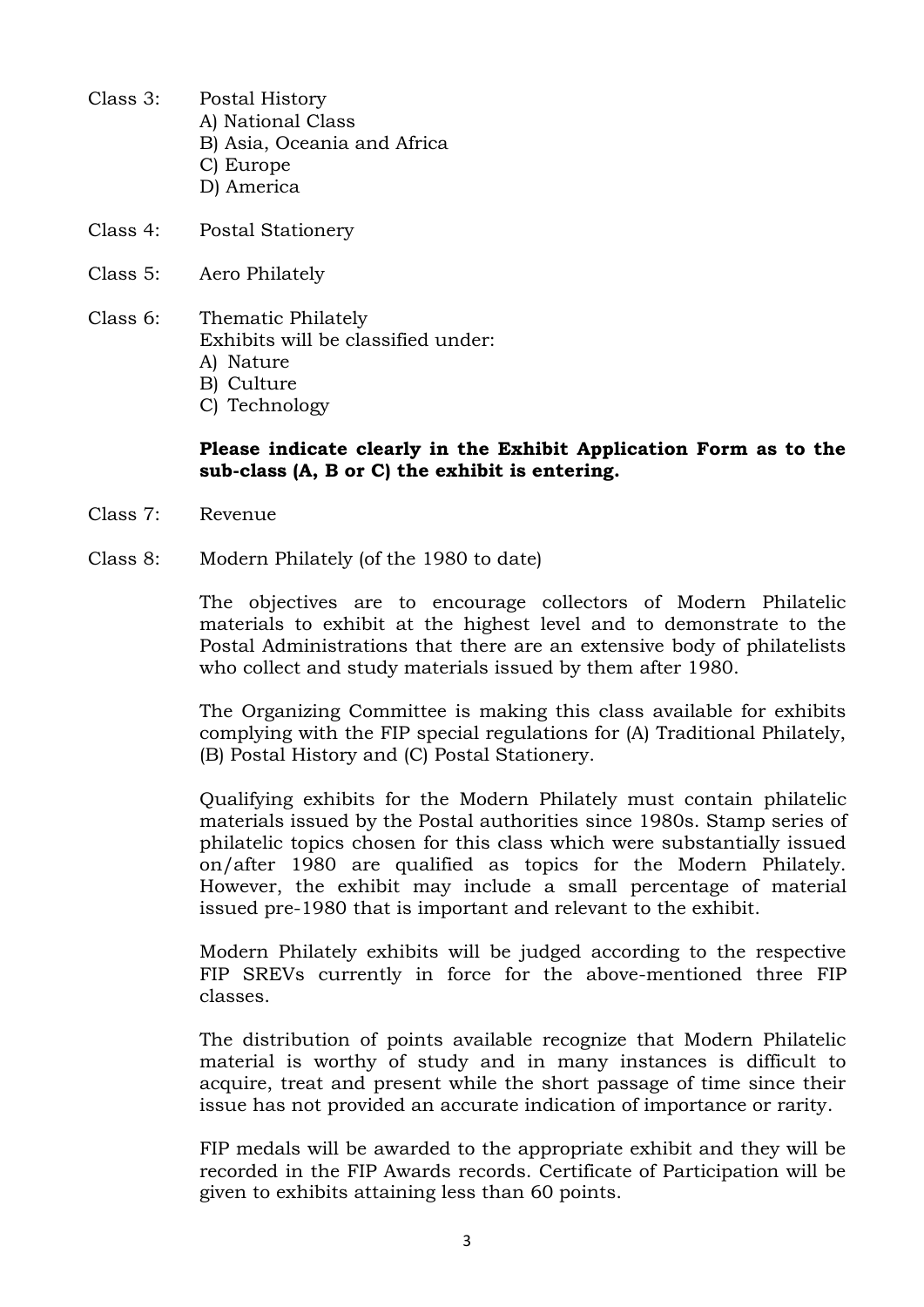Acceptance of entry into the Modern Philately for INDONESIA 2022 will be based on the recommendation of national commissioners and at the discretion of the INDONESIA 2022 Organizing Committee. Acceptance of any entries in the Modern Philately will not preclude acceptances of entries in any other class. All other requirements of the INDONESIA 2022 IREX will apply.

- Class 9: Open Philately
- Class 10: Picture Postcards (Experimental Basis)
- Class 11: One-Frame Exhibit

Exhibits in this class should be based on a narrow subject that is best treated as one frame. An extract from a past International award winning multiple frame exhibits (5 to 8 frames) to One Frame is not allowed.

Awards are presented by Points (60 points to 100 points) and awarded by Certificates only, No medals will be awarded. Certificate of Participation will be given to exhibits attaining less than 60 points.

Exhibits will be classified under:

- A) Traditional
- B) Postal History
- C) Postal Stationery
- D) Aero Philately
- E) Thematic
- F) Revenue

#### **Please indicate clearly in the Exhibit Application Form as to the sub-class (A, B, or C, etc.) the exhibit is entering.**

- Class 12: Philatelic Literature
	- A) Philatelic books and research papers (Published on or after January 01, 2015)
	- B) Philatelic magazines and periodicals (The whole annual volume issued after January 2018)
	- C) Catalogues (Published after January 01, 2018)

**Exhibitors are requested to fill in the particulars stated in the "Philatelic Literature Exhibit Information Form", in addition to the "Exhibit Application Form"**

**The exhibitors, who send more than two copies of "Literature" to Organizing Committee, will receive the Limited Edition of Special Issue Souvenir Sheet of Indonesia 2022 WSC (Printed Only 150**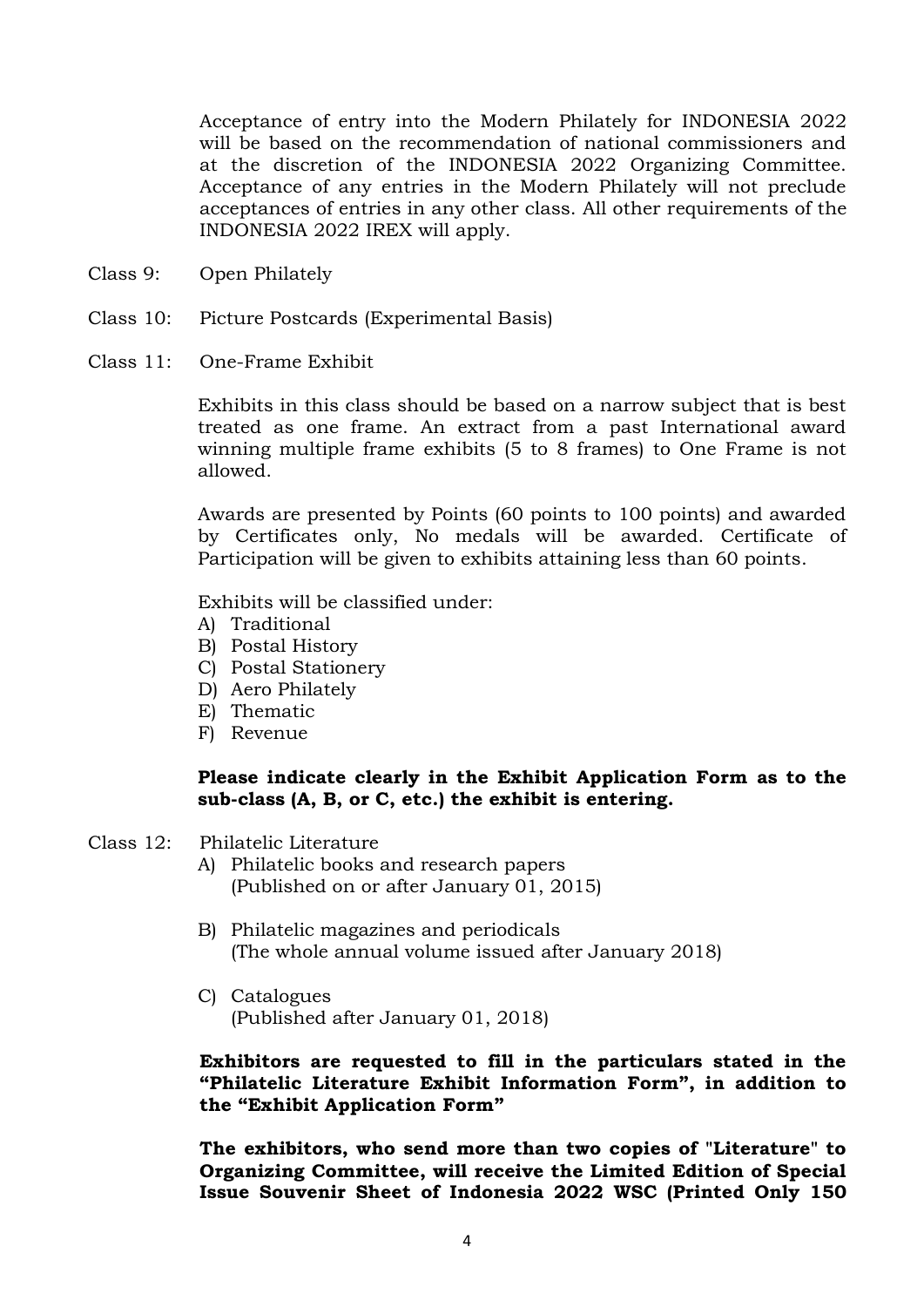#### **pcs) and for "The Best of Literature" will get serial number: 001/150.**

Class 13: Youth Philately Age for Group A 10-15 years old Age for Group B 16-18 years old Age for Group C 19-21 years old (All ages as of January 01, 2022)

#### **Article 6: Judging of Exhibits and Award**

6.1 Exhibits in the Competitive Classes will be judged by appointed and accredited FIP judges in accordance with the principles laid down in the GREV and SREVs.

#### **Article 7: Frame Size and Allotment of Frames**

7.1 The exhibition frame at INDONESIA 2022 shall be 97cm x 120cm. Each frame shall have a capacity for 16 (four sheets in four rows) album pages, 23cm x 29cm each in size (maximum) including their protective mount. Album pages slightly exceeding the said size shall be accepted if the pages can be overlapped in the frame, in which case, the Organizing Committee shall not be responsible for any loss of, or damage to, the pages.

In addition, the other FIP recommended allowable exhibit sheet sizes will be accepted, namely: 46 cm x 29 cm (A3) : 8 Sheets (two sheets in four row)

- 31 cm x 29 cm : 12 Sheets (three sheets in four row)
- 7.2 All exhibits must be mounted on white pages. **No exhibit mounted on dark colored or black pages will be accepted.**
- 7.3 The original copy of Expertizing Certificate must be placed at the disposal of the Jury by inserting it at the back of the page. **A small letter © is to be denoted at the right bottom corner of the display sheet.**
- 7.4 Every exhibit shall be allowed five (5) or eight (8) frames (with the exception of Classes 11, 12 or 13) according to GREX Articles 6.3 & 6.4.

Class 11: One-Frame Exhibit 1 frame

Class 13: Youth Philately Groups

A:  $1 - 3$  frames B:  $2 - 4$  frames  $C: 3 - 5$  frames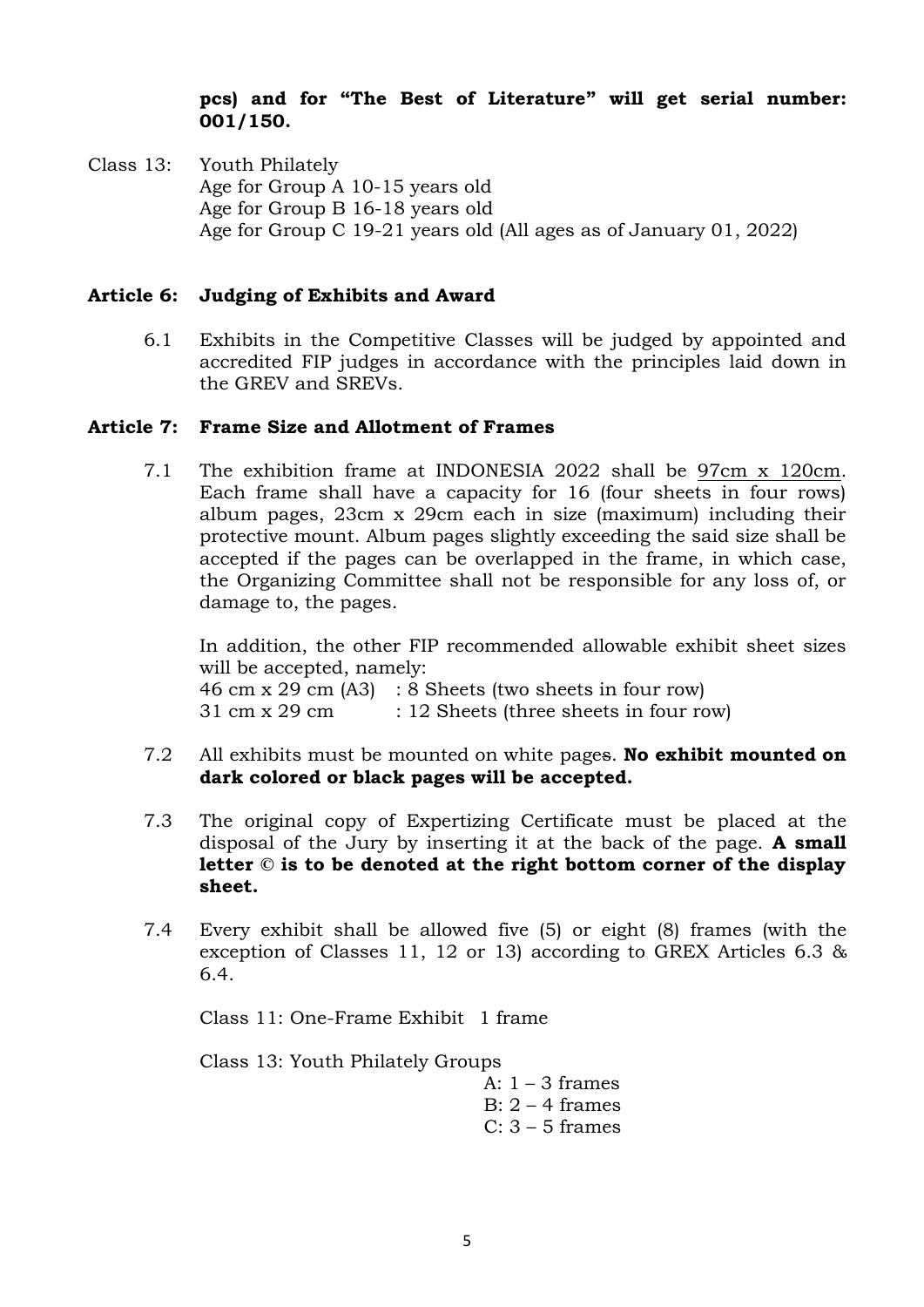#### **Article 8: Application and Acceptance**

- 8.1 Exhibitors shall submit one Exhibit Application Form for each exhibit applied for through the Commissioners of their respective countries, as provided for in Articles 11 and 21 of GREX.
- 8.2 All exhibitors who already have submitted their entry forms during 2019 and 2020 accompanied by an introductory title page, to their respective National Commissioner and their application still valid and no further form is required. However, exhibitors may wish to submit an updated introductory title page.
- 8.3 Updated introductory title pages must be sent by the National Commissioner to the Commissioner General electronically.
- 8.4 All entry forms that were received in 2019 and 2020 do not need to be sent again. If an updated title page is necessary, then this should be sent to the National Commissioners no later than **April 25, 2022**. National Commissioners must submit such updated title pages to the Commissioner General to arrive no later than **April 30, 2022**.
- 8.5 New Exhibit Application Forms duly filled shall be submitted through the respective Commissioners to the Commissioner General not later than **April 25, 2022***.* National Commissioners must forward these to the Commissioner General not later than **April 30, 2022**. When submitting the Exhibit Application Form, the exhibitor shall attach a copy of the introductory page, in one of the FIP's official languages.
- 8.6 Exceptionally, applications for the Literature Classes can be made until **May 31, 2022**. National Commissioners must forward these to the Commissioner General by **June 7, 2022**.
- 8.7 The Organizing Committee, with the advice of the FIP Consultant, shall have the authority to accept or reject entries without specifying the reason therefore.
- 8.8 Exhibitors may enter exhibits under a pseudonym. However, their true identities must be notified to the OC (GREX Article 16).
- 8.9 Notification of acceptance shall be sent to the applicants through their respective Commissioners not later than **May 15, 2022**.
- 8.10 The Commissioners are to collect the participation fee from the exhibitors and shall remit to the OC by **June 15, 2022** The account of Organizing Committee is as follows: **Beneficiary : Perkumpulan Filatelis Indonesia Account No. : 080 088 9055 Bank : Bank BNI Syariah Address : Jalan Bendungan Hilir Raya No. 84 A-B – Jakarta Swift Code : SYNIIDJA**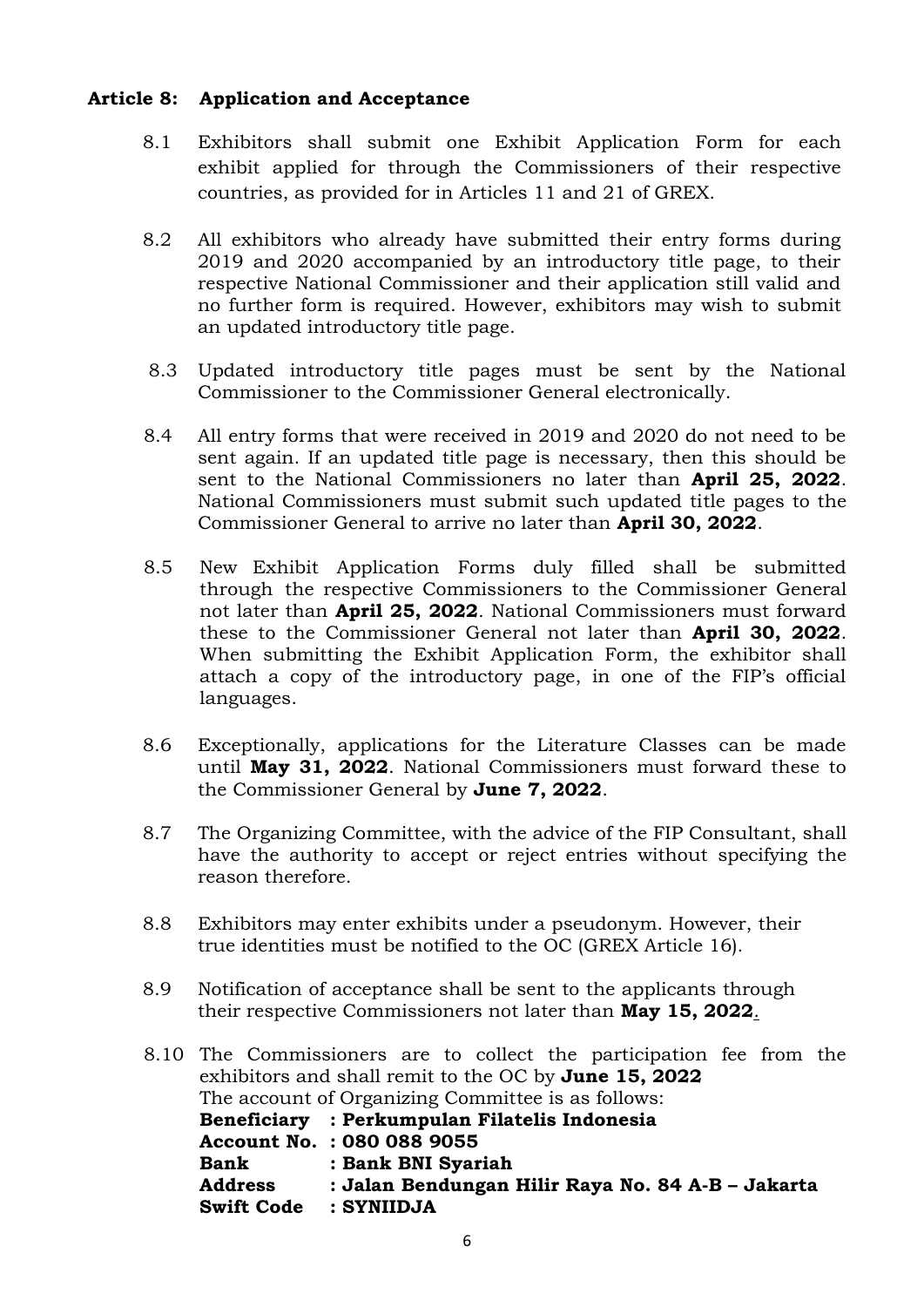- 8.11 Each exhibit shall be listed in the exhibition catalogue under its given title as stated in the application form.
- 8.12 When the title of the exhibit differs from the past (irrespective of minor or major changes), **the previous title of the exhibit must be stated**  in the Exhibit Application Form. Furthermore, the FIP created Exhibitor's Identity Number must be stated. This ID number could be obtained from the Secretary of your Federation. The FIP Secretariat circulates annually "a list of Awards and ID Nos for all exhibitors" of the member federation concerned, together with the annual membership dues invoice.
- 8.13 All information in the exhibit application forms shall be kept strictly confidential by the Organizing Committee and shall not be used for any commercial purposes.

#### **Article 9: Participation Fee**

- 9.1 There is no fee for Non-Competitive Class entries.
- 9.2 The participation fee for Competitive Classes (except Class 11, 12 and 13) will be **US\$75 per frame.**
- 9.3 The participation fee for One-Frame Exhibit (Class 11) is **US\$95 per exhibit.**
- 9.4 The participation fee for Philatelic Literature (Class 12) is **US\$85 per exhibit.**
- 9.5 The participation fee for Youth Philately (Class 13) is **US\$25 per exhibit**

#### **Article 10: Handling of Exhibits**

- 10.1 In the event an exhibit is delivered late or fails to be delivered, or in the event the page size does not comply with the provisions of Article 7.1, the exhibit will not be judged and the participation fee shall not be refunded.
- 10.2 Each exhibit page shall be placed in a transparent protective cover and numbered in a consistent manner, in the lower right hand corner margin.
- 10.3 The Organizing Committee shall certify the receipt of the exhibits to the exhibitors or the Commissioners.
- 10.4 The Organizing Committee shall distribute exhibit envelopes and exhibit inventory forms through the Commissioners to the exhibitors.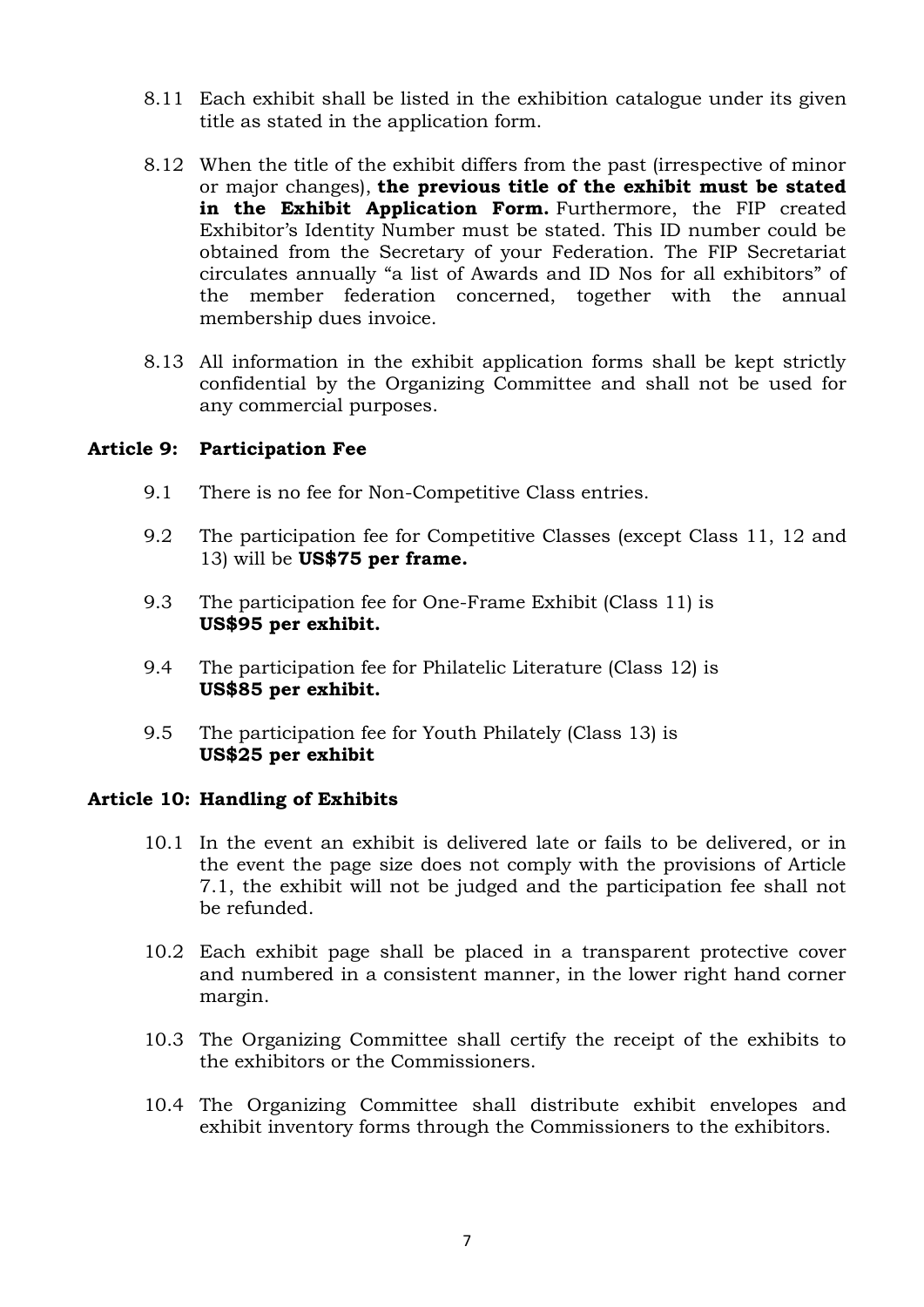- 10.5 Each and every exhibit shall be forwarded in the envelope provided (one envelope is allotted per frame). The exhibit inventory form shall be put in the envelope for the first frame.
- 10.6 The Organizing Committee strongly recommends that all exhibits are delivered by hand by the National Commissioners. **Personal delivery by hand by the exhibitors (or his/her friends) are not allowed.**
- 10.7 Exhibitors in the Philatelic Literature Class (Class 12A, 12B and 12C) must send two copies of each title or volume – none of these are returnable. Periodicals shall exhibit a complete volume or year. Philatelic Literature exhibits must be received by the Organizing Committee **no later than July 1, 2022**, in order that preliminary judging may take place. The Literature exhibits will not be returned.

**The exhibitors, who send more than two copies of "Literature" to Organizing Committee, will receive the Limited Edition of Special Issue Souvenir Sheet of Indonesia 2022 WSC (Printed Only 150 pcs) and for "The Best of Literature" will get serial number: 001/150.**

10.8 The address to which Philatelic Literature exhibits must be sent to :

**OC Indonesia 2022 WSC Fadli Zon Library Jalan Danau Limboto No. C2/96 Jakarta 10210, INDONESIA Phone: +62 21 573 4382**

#### **Article 11: Mounting and Dismounting of Exhibits**

- 11.1 The Organizing Committee shall provide the directions and conditions under which the mounting and dismounting of the exhibits shall be undertaken.
- 11.2 The exhibitor or Commissioner shall pay for the costs of (a) delivering his exhibit to the Exhibition site as well as (b) collecting his exhibit at the close of the Exhibition from the Exhibition site and returning to his country.
- 11.3 Dispatching exhibits to the Organizing Committee and returning of exhibits by means of Air Cargo are not allowed.
- 11.4 No complaints after the dismounting and return of the exhibit to the exhibitor or Commissioner will be entertained by the Organizing Committee.
- 11.5 Requests for return, dismounting etc. of the exhibits during the Exhibition period shall not be accepted.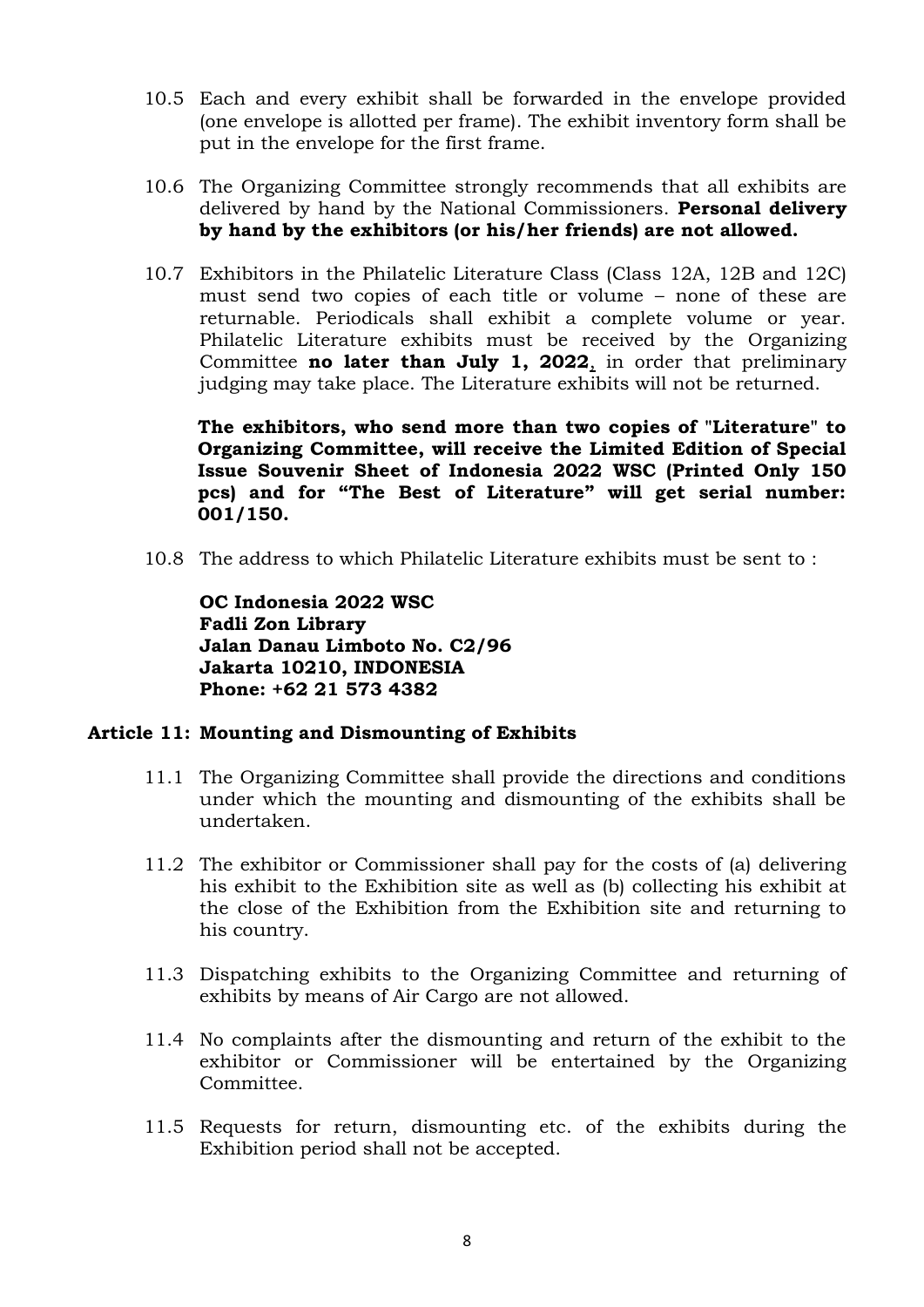#### **Article 12: Customs Regulations**

12.1 The Organizing Committee shall establish simplified customs procedures through the customs consultative committee, and details of the applicable custom regulations shall be sent to the exhibitors through the Commissioner in each Country.

#### **Article 13: Security Measures**

- 13.1 The Organizing Committee shall take all appropriate measures to ensure the security of the exhibits from arrival to return thereof. However, the Organizing Committee shall not be liable for any loss or damage to an Exhibit that might occur during the transportation to and from the exhibition; from receipt to return of the Exhibit; and during the exhibition.
- 13.2 After the exhibit is mounted by the Organizing Committee and the National Commissioner, the National Commissioner is required to check that all pages and philatelic items are intact. In the event of any missing items, the National Commissioner must inform the Organizing Committee immediately. A confirmation form shall be signed by the National Commissioner to be returned to the Organizing Committee to confirm that the exhibit mounted is in order. This procedure is to be executed prior to the Opening day of the exhibition, except where an Exhibit is received after the Opening day when such report shall be made at the soonest opportunity.
- 13.3 Every exhibitor has to insure his or her exhibit at own expense (GREX Article 50.2).

#### **Article 14: Expert Group (GREX Article 45)**

14.1 An Expert Group will be appointed by the INDONESIA 2022 Organizing Committee in consultation with the FIP Consultant.

#### **Article 15: Rights of Organizing Committee**

- 15.1 Every exhibitor applying to exhibit at INDONESIA 2022 is deemed to have accepted the stipulations of the IREX.
- 15.2 The Organizing Committee shall have the right to revise the IREX through consultation with the FIP Consultant. Exhibitors shall be promptly notified of any of such revisions either directly or through his Commissioner.
- 15.3 The Organizing Committee shall have the right to adjudicate any problems arising that are not covered by FIP Regulations or by the IREX, and its decisions shall be final.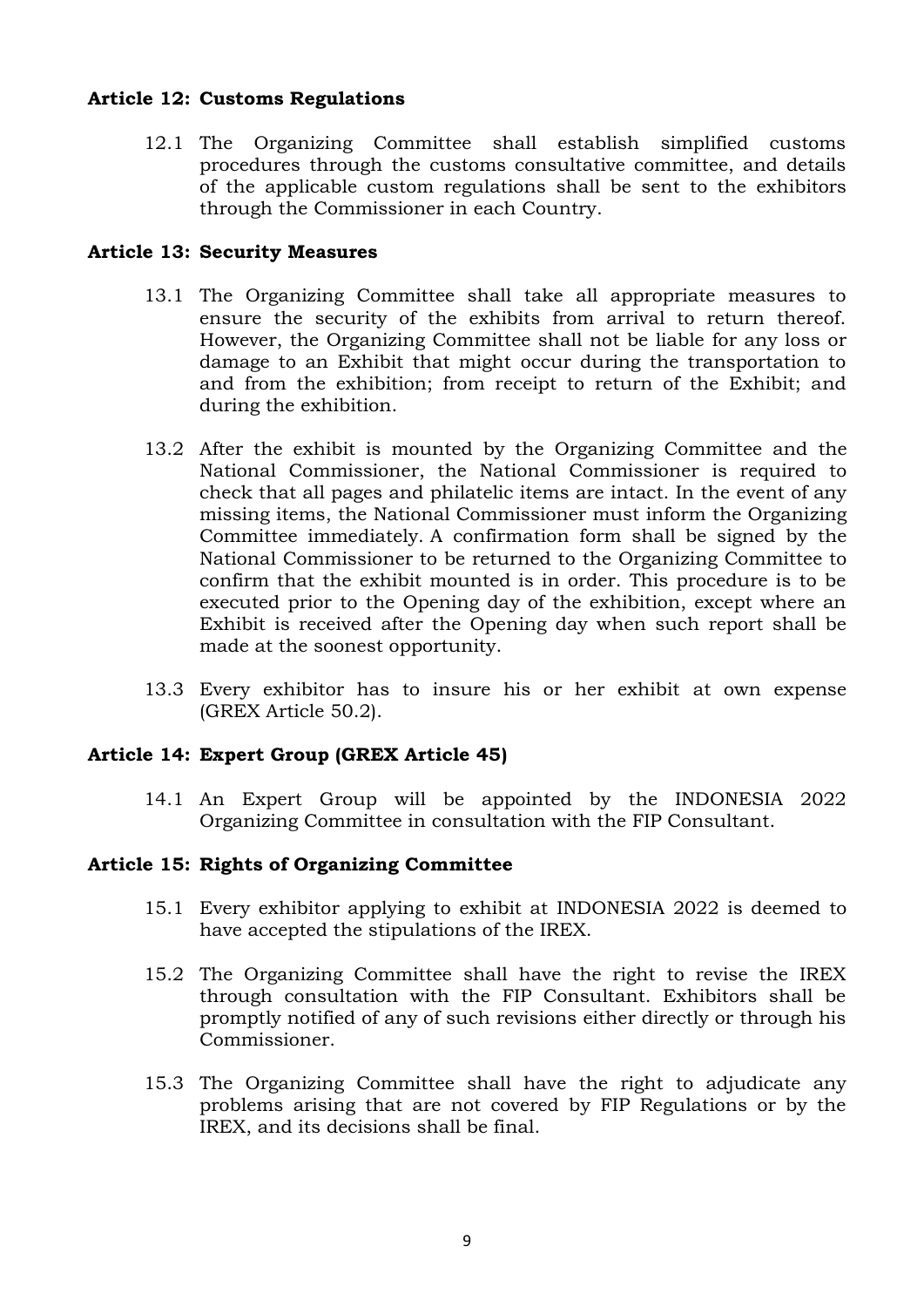#### **Article 16: Acceptance of these Regulations**

- 16.1 By signing the Exhibit Application Form, the exhibitor shall be deemed to accept the stipulations of the IREX, GREX, GREV and SREVs.
- 16.2 In the event of any discrepancies in the text arising from translation, the English text shall prevail.
- 16.3 Any legal cases arising shall be settled within the jurisdiction of the Court of Jakarta.

#### **Article 17: Addresses**

| 17.1 The Organizing Committee of INDONESIA 2022 |  |                                                  |  |  |
|-------------------------------------------------|--|--------------------------------------------------|--|--|
|                                                 |  | Address : Kantor Filateli Jakarta                |  |  |
|                                                 |  | Gedung Pos Ibukota Lantai 2,                     |  |  |
|                                                 |  | Jl. Lapangan Banteng Utara No. 2, Jakarta 10710, |  |  |
|                                                 |  | Indonesia                                        |  |  |
|                                                 |  | Telephone: +62 815 8616 7517                     |  |  |
| Mobile                                          |  | $\div$ +62 819 3269 2888                         |  |  |
| E-mail                                          |  | : $contact(\omega pp\text{-}pfi.org)$            |  |  |
| Website                                         |  | : www.indonesia2022.id                           |  |  |

#### 17.2 The Commissioner General of INDONESIA 2022

| Name    | : Mr. Gita Noviandi             |  |  |
|---------|---------------------------------|--|--|
| Address | : Jalan Kiara Sari V No. 18-20, |  |  |
|         | Bandung 40286, Indonesia        |  |  |
|         | Telephone: +62 818 222 370      |  |  |
| Mobile  | $: +62818222374$                |  |  |
| E-mail  | : gitanoviandi@gmail.com        |  |  |

#### 17.3 FIP Consultant

| Name    | : Dr. Prakob Chirakiti                                |
|---------|-------------------------------------------------------|
| Address | : 9/22 Moo 3, Chaengwattana 1, Vibhavadi Rangsit Rd., |
|         | Lak Si, 10210, Bangkok, Thailand                      |
| Mobile  | $: +66814429955$                                      |
| E-mail  | : $prakob13@hotmail.com$                              |